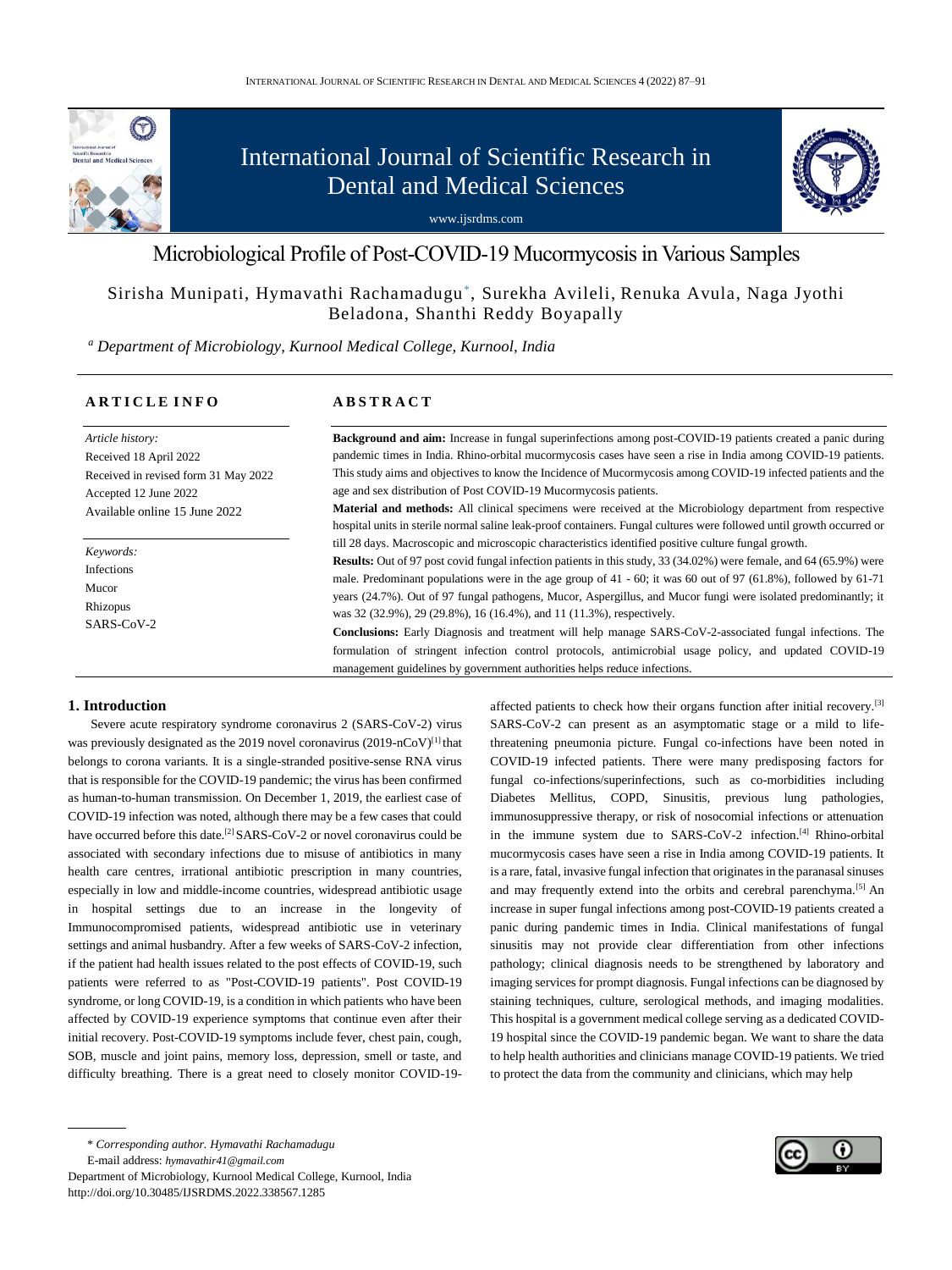manage patients and early diagnosis. This study aims to determine the incidence of mucormycosis among COVID-19 infected patients and the age and sex distribution of post-COVID-19 mucormycosis patients.

#### **2. Material and methods**

#### **Ethical approval**

The ethics committee approved the study proposal of the College of the Kurnool Medical College, Kurnool, India Informed written consent was obtained from all the participants before sample collection.

A prospective, descriptive, cross-sectional study was designed and conducted at the Department of Microbiology, Kurnool Medical College, Kurnool. A total of 366 post-COVID-19 patients who were suspected and diagnosed probably as post-COVID-19 fungal infections were enrolled during the study period from May 2021 to June 2021. Informed consent was taken from the study population, and all patients were informed regarding the study's usefulness to the community.

#### *Inclusion Criteria*

All ages of both sexes. Post COVID-19 infected patients. Suspicious fungal aetiology.

#### *Exclusion Criteria*

Patients without any history of SARS-CoV2. Patients who are on anti-fungal medications.

COVID-19 infections in the general population were detected using microbiological procedures such as RT-PCR, Truenat PCR, and Rapid antigen test of COVID-19. The studied population had undergone endoscopic

procedures to collect tissue bits from nasal cavities at the Department of ENT, Kurnool Medical College, Kurnool. The respective hospital units collected samples such as sputum, BAL, and ET secretions. All various clinical specimens were received at the microbiology department from respective hospital units in sterile normal saline leak-proof containers. These specimens were processed by 10% KOH mount and fungal culture immediately after receiving them at the lab. A microscopy examination was done and observed for fungal hyphal filaments and other fungal elements. Culture samples were inoculated on two sets of Sabouraud dextrose agar and incubated at 250C and 370C. Fungal cultures were followed until growth occurred or till 28 days. Positive culture fungal growth was identified by macroscopic and microscopic characteristics. The data was collected into a spread excel sheet and analyzed. Statistical analysis was done using graph pad software. All descriptive variables were presented as numbers or percentages.

## **3. Results**

Three hundred sixty-six post-covid patients were enrolled in this study to know the epidemiology and incidence of post-covid mucormycosis. The cumulative incidence rate has been calculated for the study period of May and April months of 2021. The total population at risk at the beginning of the period was 16803, and the number of new cases during the study period was 97; the cumulative incidence was 0.005. 97 (26.5%) patients were diagnosed with fungal infections out of 366 suspected post covid fungal infection cases. Out of 97 post covid fungal infection patients, 33 (34.02%) were female, and 64 (65.9%) were male. The youngest age observed with fungal infection was 32 years, and the eldest age with post covid fungal infection was 71 years. Age and Sex distribution among post covid fungal infection patients showed (Table 1) predominant population was in the age group of 41-60 years; it was 60 out of 97 (61.8%), followed by 61-71 years (24.7%).

| <b>Age in Years</b> | Female         | <b>Male</b> | <b>Total</b> | Percentage |
|---------------------|----------------|-------------|--------------|------------|
| $31-40$             | $\overline{2}$ | 11          | 13           | 13.4%      |
| $41 - 50$           | 10             | 21          | 31           | 31.9%      |
| 51-60               | 11             | 18          | 29           | 29.8%      |
| 61-71               | 10             | 14          | 24           | 24.7%      |
| Total               | 33             | 64          | 97           | 100%       |
| Percentage          | 34.02%         | 65.9%       | 100%         |            |

**Table 1. Age and sex distribution of Post-COVID-19 fungal infection patients.**

Most of the clinical specimens observed were tissue bits from nasal cavities or sinuses; it was 70 out of 97 (72.1%), followed by 13 (13.4%) ET secretions samples, 8 (8.2%) sputum samples, and 6 (6.1%) nasal swabs (Table 2).

**Table 2. Various samples of post-COVID-19 fungal infections.**

| <b>Clinical Specimen</b>                   | No. of patients | Percentage |  |
|--------------------------------------------|-----------------|------------|--|
| Tissue bits from nasal cavities or sinuses | 72.1%<br>70     |            |  |
| Sputum                                     |                 | 8.2%       |  |
| <b>ET</b> Secretions                       | l3              | 13.4%      |  |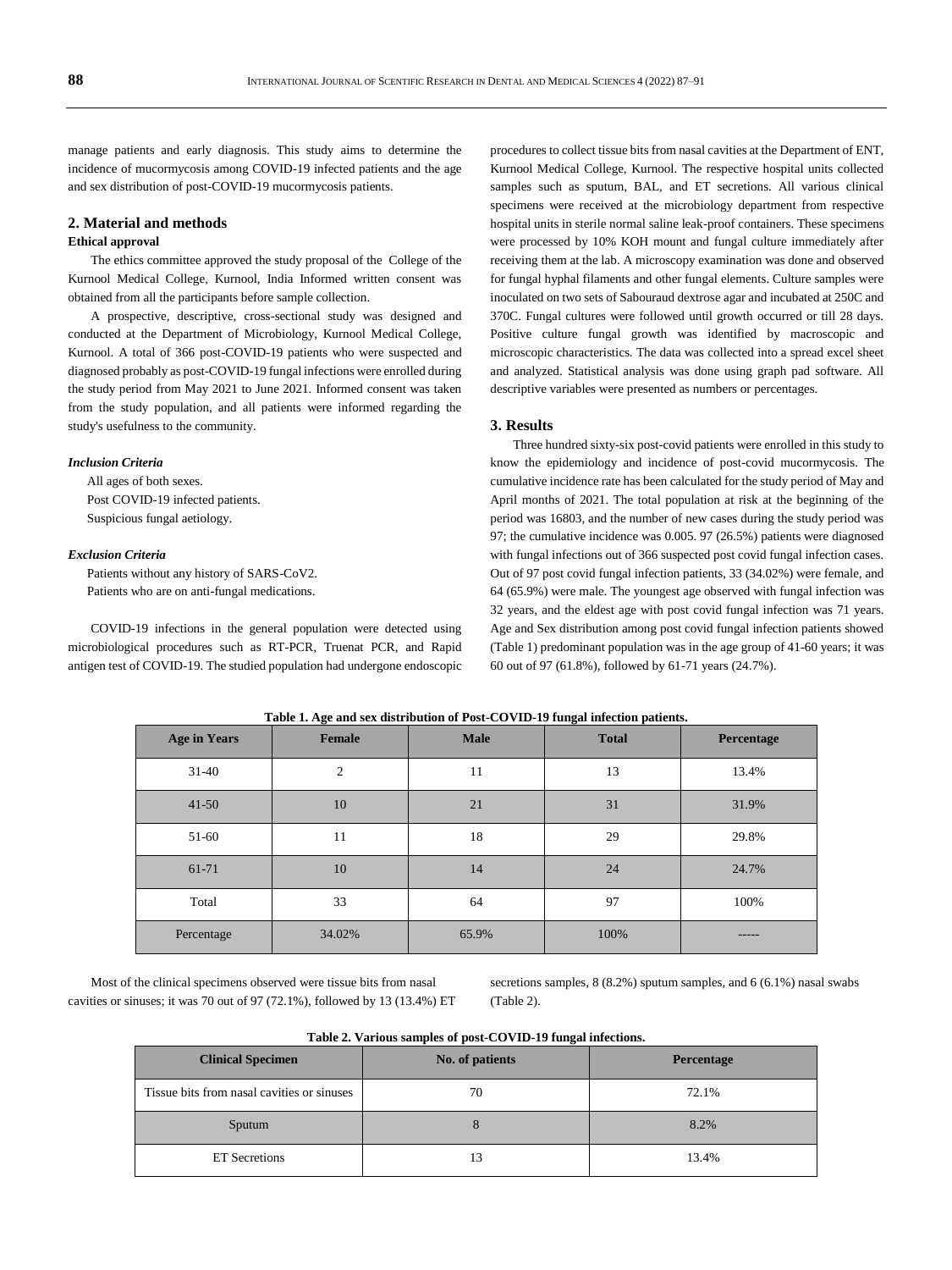| Nasal Swabs |    | 6.1% |
|-------------|----|------|
| Total       | 07 | 100% |

Among 366 total samples, culture-positive and KOH positive was in 25 patients, and culture-positive, and KOH negative were in 6 patients. On the statistical association between KOH and culture assessment, the p-value was <0.00001, which is considered significant.

| <b>Diagnostic Methods</b> |          | <b>Culture</b>  |                 | <b>Total</b> |
|---------------------------|----------|-----------------|-----------------|--------------|
|                           |          | <b>Positive</b> | <b>Negative</b> |              |
| <b>KOH</b>                | Positive | 25              | C               | 30           |
|                           | Negative | 6               | 330             | 336          |
| Total                     |          | 37              | 350             | 366          |

#### **Table 3. KOH and Culture Statistical association in diagnosing fungi.**

Out of 97 fungal pathogens, Mucor, Aspergillus, and Mucor fungi were isolated predominantly; it was 32 (32.9%), 29 (29.8%), 16 (16.4%), and 11 (11.3%), respectively (Fig1).



**Fig 1. association of COVID-19 with fungal infections.**

#### **4. Discussion**

Co-infections and superinfections can be diagnosed in COVID-19 patients as either bacterial/viral/fungal pathogens or a combined pathogenic manifestation. Other than SARS-CoV-2, various pathogens can infect a patient following an initial COVID-19 disease or post-COVID-19 infection.<sup>[6]</sup> While there are rampant SARS-CoV-2 cases in India, the issue of mucormycosis has been emerging as a significant public health problem. The dual infection causes exaggerated human body causes, including dysregulation of the immune system, ciliary dysfunction, cytokine storm, thrombo-inflammation, microvascular coagulation, and eventual immune exhaustion. The two most important clinical presentations of mucormycosis were rhino-orbital mucormycosis and pulmonary mucormycosis. The usual time of presentation of mucormycosis is the third week of onset of COVID-19 symptoms.[7] Rhino-orbital mucormycosis involves the paranasal sinuses or orbits and may extend into the cerebral parenchyma.<sup>[8, 9]</sup>Risk factors for the increase in mucormycosis in COVID-19 patients include hyperglycemia due to controlled pre-existing diabetes, rampant overuse and irrational use of steroids in the management of COVID-19, new-onset diabetes due to steroid overuse of severe cases of COVID-19 per se, prolonged ICU stay, irrational use of broad-spectrum antibiotics, pre-existing co-morbidities such as hematological malignancies, use of immunosuppressants, solid organ transplant, etc., breakthrough infections in patients on voriconazole (antifungal drug) prophylaxis.[7] Mucormycosis clinical manifestations depend on the tissue involved; the usual manifestation is rhino-orbital mucormycosis, which results in common signs and symptoms including one-sided headache, retroorbital pain, nasal stuffiness, nasal discharge, facial or periocular edema or discoloration, epistaxis, and decrease in visual acuity.<sup>[10]</sup>

Post-COVID-19 Mucormycosis has been increasing in India in recent days. Mucormycosis is an aggressive, highly lethal, angioinvasive, opportunistic fungus that invades rhinal, occipital, and cerebral areas. This pathogen can invade craniofacial compartments such as paranasal sinuses, pharynx, orbit, and intracranial cavity via spore spread.<sup>[11]</sup> COVID-19 and mucormycosis are double critical conditions, and it is challenging for physicians to cure those pathogens. It needs aggressive diagnostic modalities to know the extension of fungus in tissues, the exact pathogen responsible for sickness, and any other opportunistic, community, or hospital-acquired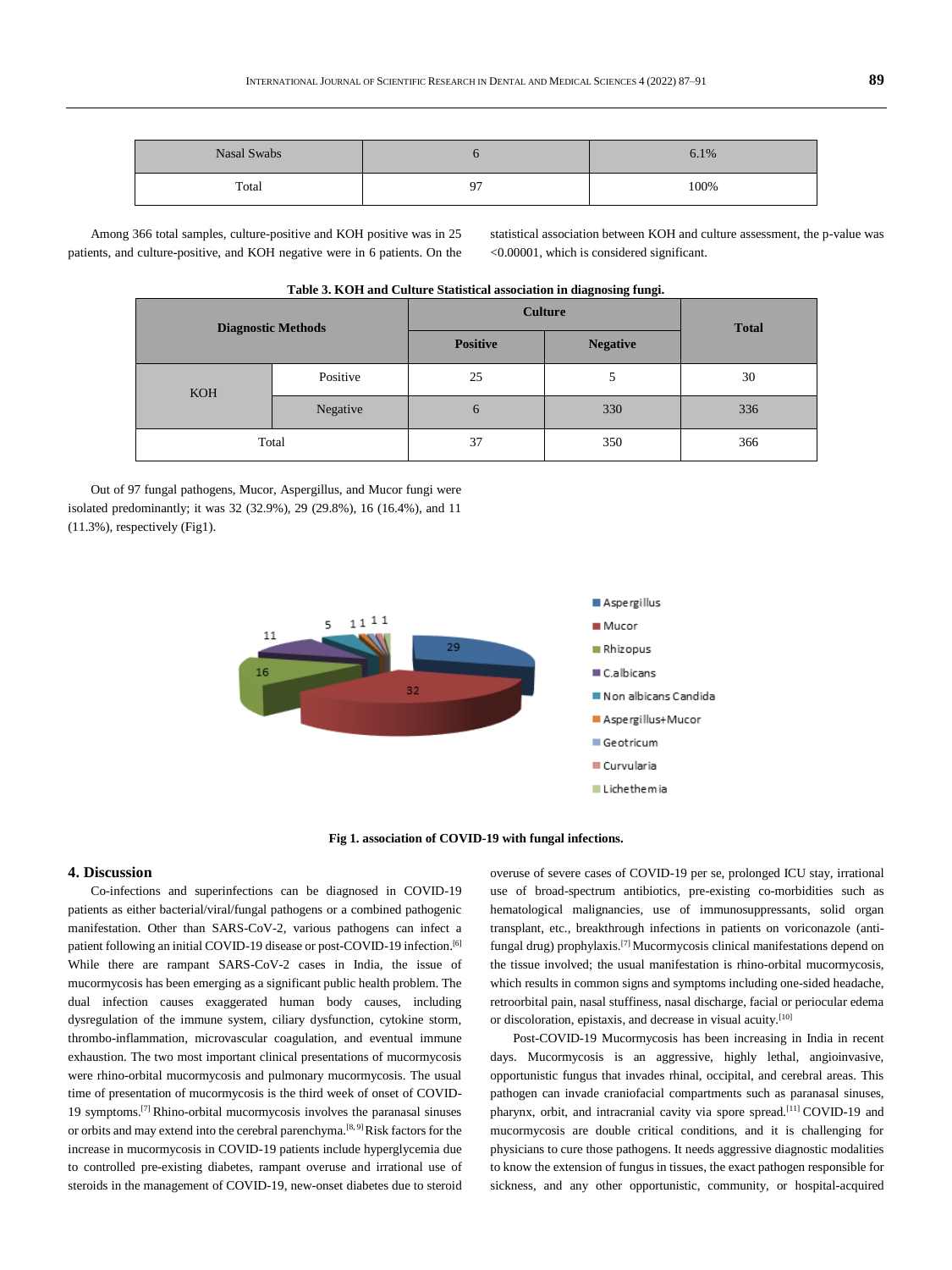concomitant or superadded infections. Empirical therapy is vital in arresting the spread of Mucorales, especially in immunocompromised or COVID-19 patients. Intense treatment with a multidisciplinary approach may be useful in managing this critical condition. The incidence of fungal infection in SARS patients has been studied in many countries. Zhang Y et al.<sup>[12]</sup> 14.8-27% of fungal infections among SARS-infected patients were reported. Yin CH et al.<sup>[13]</sup> found that the incidence of fungal infection was 21.9-33% in severely ill patients. Li CS et al.<sup>[14]</sup> Fungal infection was a major cause of the increased mortality rate in SARS patients; it was 25-73.7%. Ahmet Dilek et al.<sup>[15]</sup> notified 100 patients of COVID-19-associated mucormycosis from different countries of the world. They stated that out of 100, 68 patients were from India. It shows how mucormycosis encroached on COVID-19 patients in India. In India, still, the incidence of post covid mucormycosis is underreporting. It might be due to poor diagnostic healthcare infrastructure in rural areas, social stigma among patients, unawareness of clinical manifestations of Mucorales, and less knowledge of the habitat of Mucorales. The higher prevalence of Mucorales in India might be due to many Mucorales in communities and hospitals. Mucormycosis in Southern India was 9. Priya P et al. reported five cases per year during their study period from 2015-2019. Ahmet Dilek et al.<sup>[15]</sup> reported that the most common risk factors behind post covid mucormycosis were overuse of steroids and diabetes mellitus. Mucormycosis is usually present in immunocompromised hosts, but it has also been responsible for infections in immunocompetent hosts.<sup>[16]</sup> In this study, out of 97 post covid fungal infection patients, 33 (34.02%) were female, and 64 (65.9%) were male. The predominant population was in the age group of 41-60 years; there were 60 out of 97 (61.8%), followed by 61- 71 years (24.7%). Ahmet Dilek et al<sup>[15]</sup> found 76% were males. They also found that 90.5% used corticosteroids, 79% had diabetes mellitus, and 34% had hypertension. The higher prevalence of mucormycosis in COVID-19 patients signifies multifactorial involvement; the contributing factors include corticosteroid, diabetes, overuse of antibiotics, overuse of iron or zinc therapies, immunocompromised state, and high environmental temperature. Chakrabarti A et al.[17] studied Mucormycosis in India and documented that India has the second-largest diabetic population (65.1 million) worldwide. Mucormycosis incidence was rising in India before the pandemic. The increase in incidence is likely linked to uncontrolled diabetes.<sup>[17]</sup> Karimi-Galougahi M et al.<sup>[18]</sup> reported a COVID-19-associated mucormycosis in an elderly female patient. She had a previous history of usage of remdesivir, interferon-alpha, and systemic corticosteroid. Deepak Garg et al.<sup>[19]</sup> All 8 COVID-19 associated mucormycosis studied cases were affected by Mucorales after 10-14 days of hospitalization. One patient expired out of 8 patients. Out of 97 fungal pathogens, Mucor, Aspergillus, and Mucor fungi were isolated predominantly. It was 32 (32.9%), 29 (29.8%), 16 (16.4%) and 11 (11.3%) respectively. Moorthy A et al.<sup>[20]</sup> A multicentric study in Bangalore, India, was conducted on COVID-19 patients with uncontrolled diabetes. Eighteen patients had fungal infections, including 16 mucormycosis, 1 case of aspergillosis, and 1 mixed fungal infection. Six of these patients expired. Ahmet Dilek et al.<sup>[15]</sup> 33 (33.3%) out of 99 COVID-19-associated mucormycosis patients expired. A retrospective study conducted on COVID-19 critically ill pneumonia patients in Wuhan, China, found that 3 out of 52 (5.8%) patients had fungal infections, including Aspergillus flavus, Aspergillus fumigatus, and Candida albicans.<sup>[21]</sup> A study from Germany on COVID-19-associated invasive pulmonary aspergillosis found that 5 out of 19 (26.3%) had fungal culture positive.[22] Chien Ming Chao et al.[23] did a systematic review on COVID-19 associated with mucormycosis (CAM) cases by collecting worldwide reports. They observed a higher prevalence in India, Iran, and Egypt than in other countries, especially in the states of Gujarat and

Maharashtra in India. Most severe and critical COVID-19 patients had poor diabetic control and corticosteroid usage as risk factors. Rapid progression of angioinvasive fungus to multiple organs, late manifestations, and shortage of anti-fungal drugs during the COVID-19 pandemic has been a burden in treating the patients. These global pandemic times need current and effective anti-fungal drugs and other management approaches for the needy population.[24]

#### **5. Conclusion**

We conclude that Mucor, Rhizopus, and Aspergillus species were predominantly noted in COVID-19-associated fungal infections. Males were most affected, and the majority were in the age group of 41-60 years. Most of the samples processed were nasal tissue bits, indicating that mucormycosis is more toward rhino-orbital mucormycosis. Early diagnosis and treatment will help to manage SARS-CoV-2-associated fungal infections. Rhinoorbital mucormycosis is a rapidly progressive condition, so empirical management with a KOH stain report may benefit the patient before the culture report arrives. The formulation of stringent infection control protocols, antimicrobial usage policy, and updated COVID-19 management guidelines by government authorities helps reduce infections.

#### **Conflict of Interest**

The authors declared that there is no conflict of interest.

#### **Acknowledgements**

This research received no specific grant from any funding agency in the public, commercial, or not-for-profit sectors.

#### **References**

- [1] American Thoracic Society, Centers for Disease Control and Prevention, Infectious Diseases Society of America. American thoracic society/centers for disease control and prevention/infectious diseases society of america: controlling tuberculosis in the United States. American journal of respiratory and critical care medicine. 2005;172(9):1169-227. https://doi.org/ 10.1164/rccm.2508001.
- [2] Cohen J. Wuhan seafood market may not be source of novel virus spreading globally. Science. 2020;10(10.1126).
- [3] Chen J. COVID-19 Scientific Advisory Group Rapid Response Report. Alberta Health Services. 2020.
- [4] WHO Director-General's opening remarks at the media briefing on COVID-19 - 11 March 2020. World Health Organization (WHO). 2020.
- [5] Ferguson BJ. Mucormycosis of the nose and paranasal sinuses. Otolaryngologic Clinics of North America. 2000;33(2):349-65. https://doi.org/10.1016/S0030-6665(00)80010-9.
- [6] Bengoechea JA, Bamford CG. SAR-CoV-2, bacterial co-infections, and AMR: the deadly trio in COVID-19?. EMBO molecular medicine. 2020;12(7):e12560.https://doi.org/10.15252/emmm.202012560.
- [7] Kumari A, Rao NP, Patnaik U, Malik V, Tevatia MS, Thakur S, et al. Management outcomes of mucormycosis in COVID-19 patients: A preliminary report from a tertiary care hospital. medical journal armed forces india. 2021;77(2):S289-95. https://doi.org/10.1016/j.mjafi.2021.06.009.
- [8] Ferguson BJ. Mucormycosis of the nose and paranasal sinuses. Otolaryngologic Clinics of North America. 2000;33(2):349-65. https://doi.org/10.1016/S0030-6665(00)80010-9.
- [9] Werthman-Ehrenreich A. Mucormycosis with orbital compartment syndrome in a patient with COVID-19. The American journal of